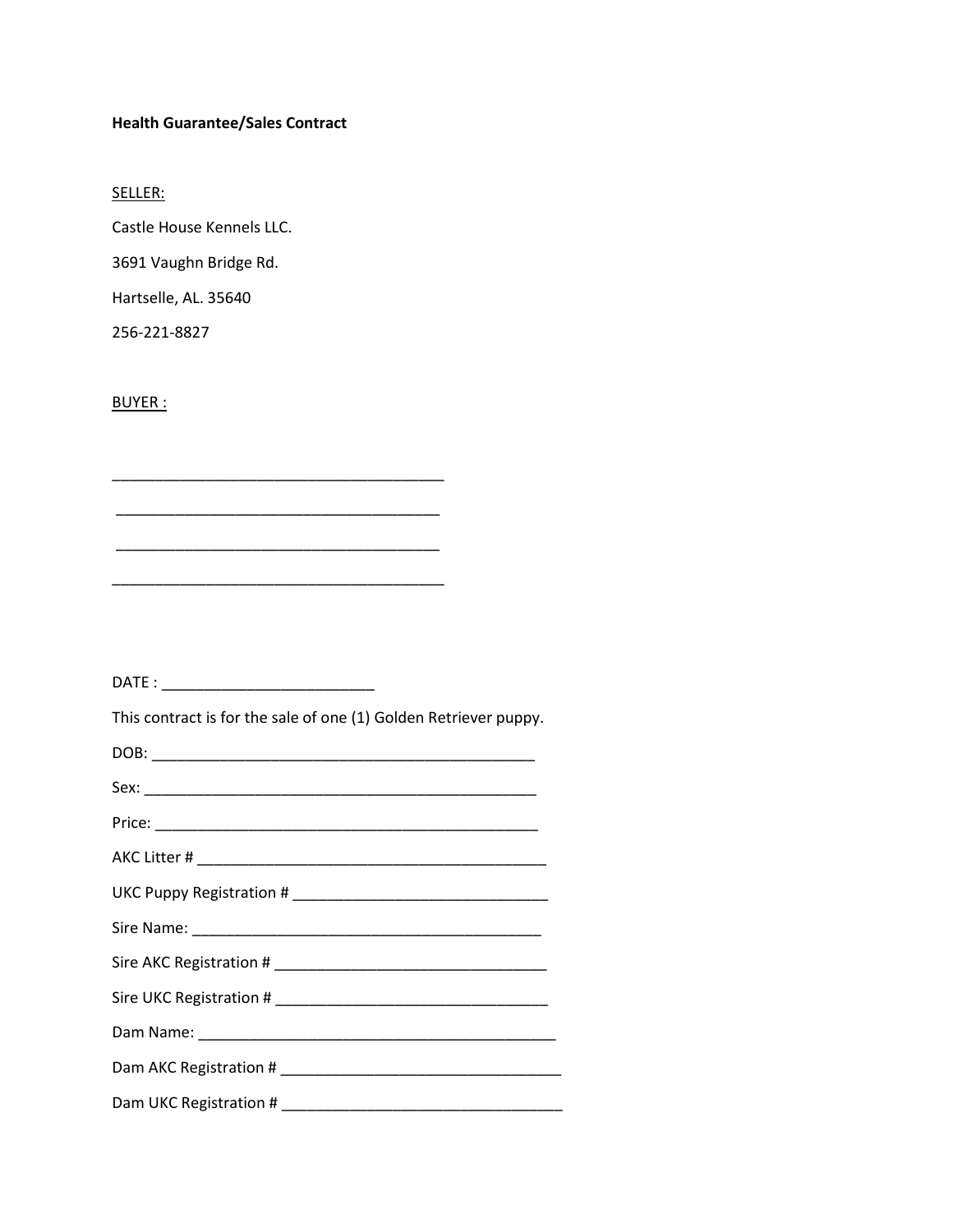## **DEPOSITS:**

A. Should Buyer change their mind on the purchase between the time a deposit is made, and pick up time frame the deposit shall be forfeit. All Deposit refunds are at the Seller's discretion

B. If full payment is not made or suitable arrangements made between buyer and seller prior to 9 weeks of birth, the deposit is forfeited, and alternate arrangements will be made for the placement of the puppy.

## **DELIEVERY:**

At a mutually convenient time within 9 weeks of birth, but in any event no sooner than 7 weeks after the puppy's birth date, Seller shall make available to Buyer the Puppy, along with the following:

1. A copy of health record including the inoculations the puppy has received.

2. An executed copy of this Contract.

3. AKC and/or UKC Litter/Puppy Registration paperwork as applicable. Individual Registration is the responsibility of the Buyer.

4. Copies of Health Test Reports for Sire & Dam

## **REGISTRATION & BREEDING REQUIREMENTS:**

This puppy will be sold on Limited Registration and should not be used for breeding purposes. Limited registration may be amended upon mutual agreement between Buyer and Seller, or when the following requirements are met:

1. The puppy must both be registered with either the AKC and/or UKC and be a minimum of 24 months of age. If proposed mate is foreign born and owned, it must be registered with the foreign kennel club, be eligible for UKC/AKC registration and be a minimum of 24 months of age.

2. The puppy, and its proposed mate, must have (a) certification after 24 months of age from the OFA showing hips to be fair, good, or excellent conformation; (b) certification after 24 months of age from the OFA showing no elbow dysplasia (grade 1 under consideration); (c) certification within 12 months from a Board Certified Ophthalmologist of the ACVO that the eyes show no genetic defect and the certification must be registered with OFA; and (d) certification after 12 months of age from a Board Certified veterinarian or Cardiologist that the heart shows no genetic defect and the certification must be registered with OFA; (e) are clear of any genetic issues through parentage or testing showing clear of diseases that are inherent to the breed.

3. (A) If said puppy is sold as a companion/therapy dog is must obtain one kennel club title such as CGC or etc with the UKC or AKC. The purpose of this title to ensure we are bettering the breed through proper training and that the said puppy is not used solely for puppy milling purposes.

(B) If said puppy is sold as a competitive Gundog it must obtain one title such as JH or SHR with the UKC or AKC. The purpose of this title is to ensure the breeds intended purpose is kept and that the puppies are used in competitive manners such as to the fit the drive, temperament and ability of said puppy.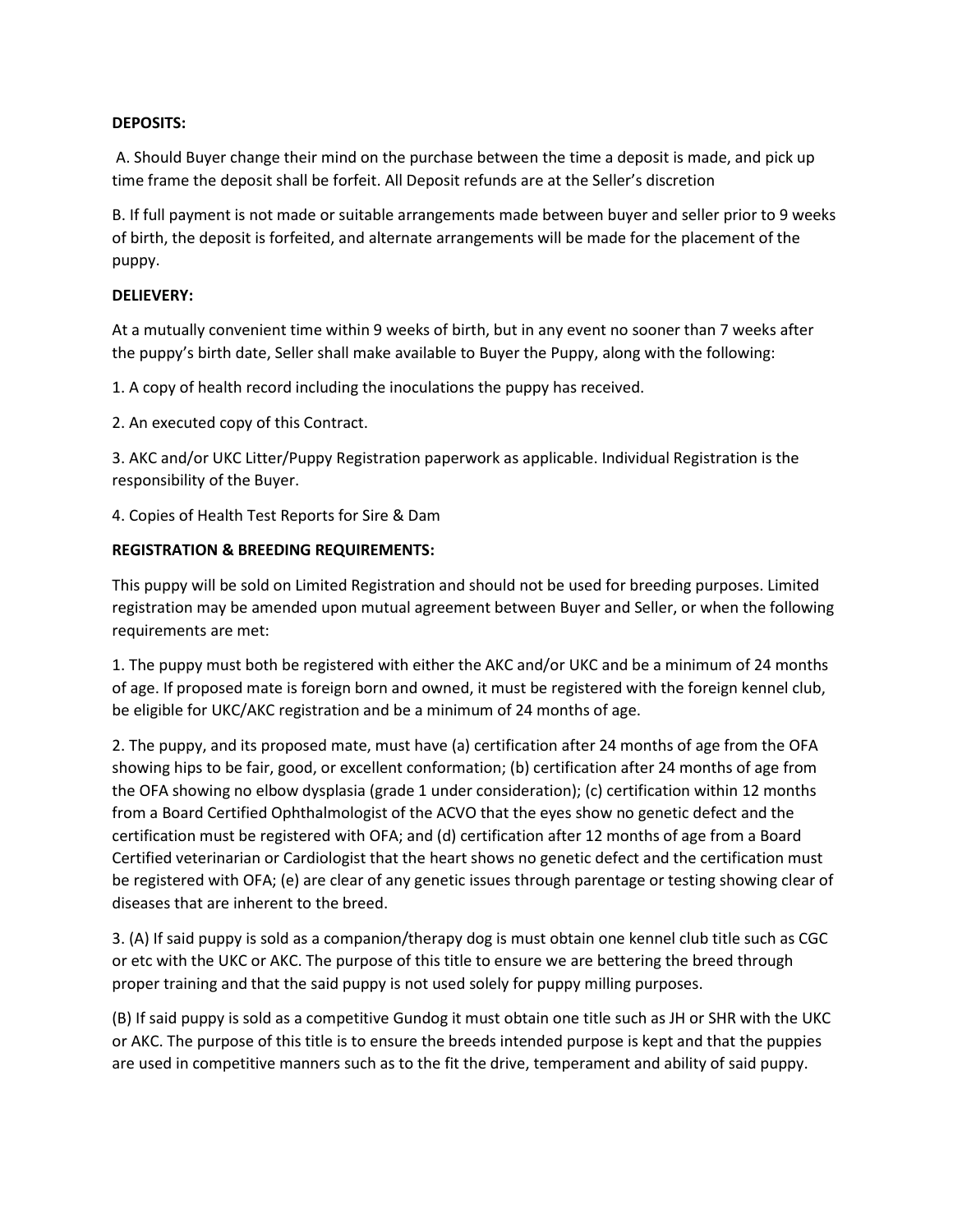(C) All puppies from any litter out of the Castle House puppy must be sold on written agreements with appropriate guarantees and obligations; including spay/neuter and limited (non-breeding) registration until after the age of 2 years old pending OFA certifications and genetic testing. Seller shall sell the puppies only to responsible homes after interviewing each potential purchaser and shall not sell any puppies to any pet store, re-sale, or research facility.

(D). If the puppy achieves any AKC, UKC or other Club title Buyer will notify Seller of any titles or awards earned. Buyer agrees that it will only breed the puppy pursuant to these requirements: Any breeding of the puppy should be undertaken primarily to improve the Golden Retriever breed. Thus, the appearance, structure, soundness, temperament, natural ability, and prospective mate must be considered when deciding on a breeding. Buyer agrees to meet or exceed the AKC/UKC Breed Standard for Golden Retrievers prior to breeding.

## **SELLER'S REPRESENTATIONS AND WARRANTIES:**

1. The puppy is whelped from a litter bred by the sire and dam described herein, and to the best knowledge of Seller, the pedigree provided to Buyer is true and correct.

2. To the best of the Seller's knowledge, at time of delivery of the Puppy to Buyer, the Puppy is in good health and appears to have no genetic defects or deformities, OR they are noted and explained. A veterinary finding of intestinal parasites shall not be grounds for declaring the animal unfit for sale unless the animal is clinically ill due to such a condition.

3. To the best of the Seller's knowledge, at the time of the delivery of the puppy to Buyer, the puppy is in good health and appears to have no health or genetic issues unless otherwise noted:

4. Seller will try to accommodate buyer color preference but does not guarantee specific color to the Buyer.

# **BUYER REPRESENTATIONS AND WARRANTIES**

Seller offers certain guaranties for the puppy. However, in order for any of the guaranties to be effective, Buyer agrees to meet certain criteria set forth below. If Buyer fails to meet the criteria set forth herein, ALL guaranties and warranties of Seller shall be deemed null and void.

1. Buyer will have the puppy examined by a veterinarian within 7 days of delivery/pick up to confirm the health of the puppy.

2. Buyer will name the puppy on the AKC, UKC, and/or CKC registration form with a name beginning or ending with the words "Castle House's or Of Castle House".

3. Buyer will promptly within 30 days, notify Seller of any change in Buyer's address or phone number.

4. Buyer should maintain the puppy at a healthy, lean weight. The puppy should be fed a premium dog food with the necessary ingredients for large breed dogs and maintain receipts for proof. Buyer should not over exercise the puppy or cause the puppy to jump full height agility or obedience obstacles, until the puppy has reached full skeletal maturity and the growth plates have closed (between 12 and 18 months). This includes jumping in and out of trucks. Buyer should provide the puppy with a healthy diet, access at all times to fresh water, regular non-stressful exercise, good oral hygiene, and continual veterinarian care and monitoring, along with a minimal vaccination protocol.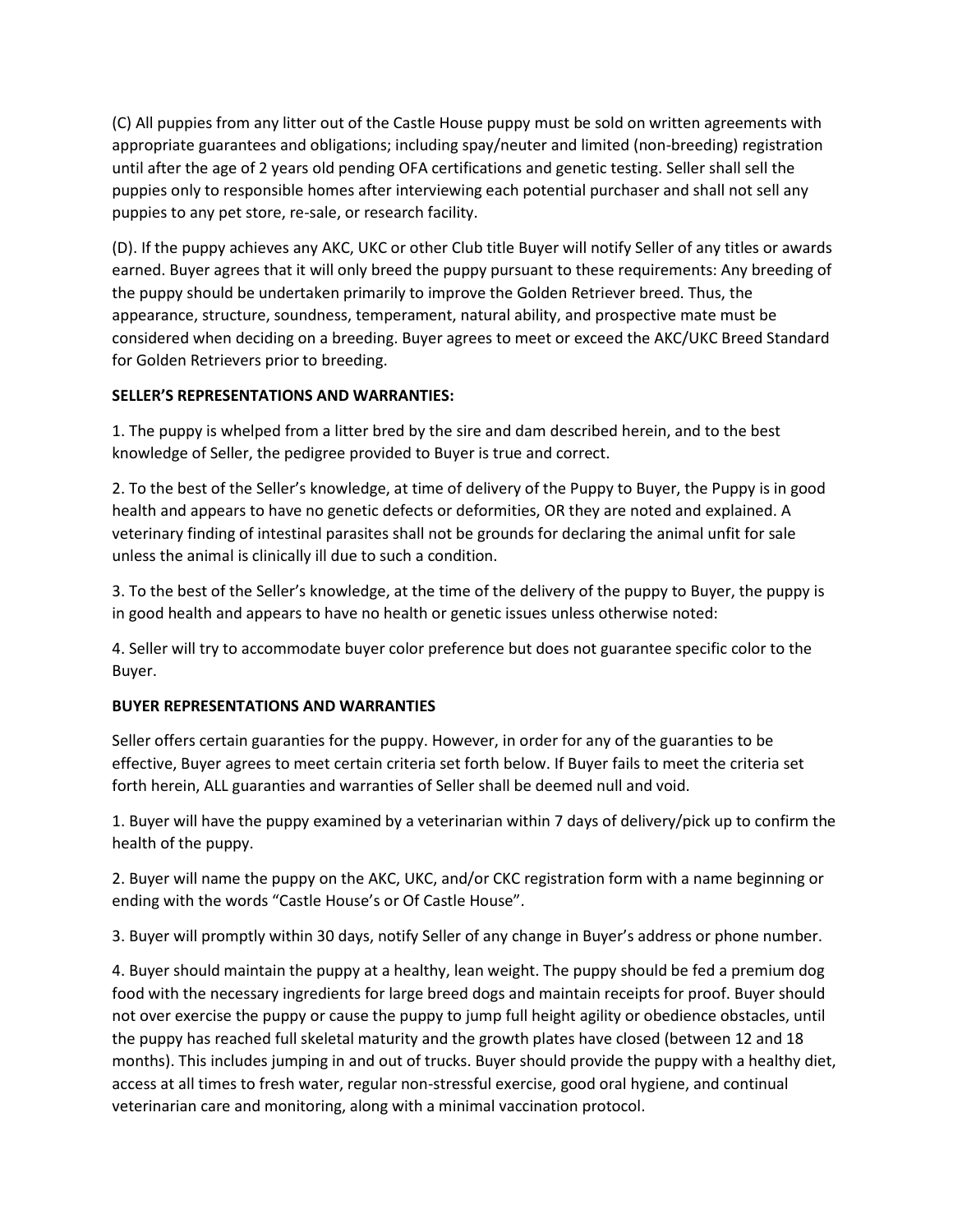## **SELLER'S GUARANTIES and BUYER RESPONSIBILITIES:**

A. Seller guarantees that as of the date of the delivery of the Puppy, that the Puppy has no disease or apparent genetic defect or disability or is so noted.

B. Seller hereby guarantees that until 25 months of age that the Puppy will be free from the following genetically inheritable hip dysplasia as described by the OFA. Slipping patella, or elbow dysplasia so severe that they prohibit the Puppy from living a normal, active life as a pet and companion.

C. Seller hereby guarantees that until 13 months of age that the Puppy will be free from genetically inheritable cataracts, PRA or other eye disorders so severe that they prohibit the Puppy from living a normal, active life as a pet and companion. Genetically inheritable sub valvular aortic stenosis (SAS) so severe that it prohibits the Puppy from living a normal life span, or a normal, active life as a pet and companion and genetically inheritable epilepsy.

D. Should any of the items listed in "B" become applicable to the Puppy within the 24 months period from birth, the Buyer shall submit to Seller the appropriate information detailing the same from OFA or a radiologist (hips, elbows, and knees), and/or Should any of the items listed in "C" become applicable to the puppy within the 12-month period from birth, the Buyer shall submit to seller a board-certified ophthalmologist report for (eyes), cardiologist (heart) or veterinarian (epilepsy) in writing. Seller shall have the absolute right to have the Puppy examined by Seller's specialist or veterinarian at Seller's expense to confirm the diagnosis. Should both confirm the diagnosis, and Buyer wishes to keep the dog, Buyer shall: 1. Have the right to purchase at  $\frac{1}{2}$  price one puppy from another litter bred by Seller OR If corrective surgery is an option, Seller will pay  $\frac{1}{2}$  of the cost, up to  $\frac{1}{2}$  of full purchase price of the Puppy. 2. Should Buyers Puppy die as a result of a genetically inherited defect or disease before the age of 12 months, Seller will refund to Buyer the full purchase price or Buyer will have the right to a replacement Puppy from another litter bred by Seller.

E. In light of the most recent findings and recommendations regarding spaying/neutering Golden Retrievers, this health guarantee is VOID if the Buyer chooses to spay or neuter the Puppy before the age of 24 months old.

F. Buyer must feed premium puppy food for large breed until the age of 12 months and premium dog food for large breed dogs until the age of 24 months and have receipts for proof of purchase or this health guarantee is VOID.

G. Buyer agrees that puppy shall be given adequate shade and housing and shall be properly and sufficiently fed. The puppy shall not be neglected or mistreated in any way. Extended periods of isolation is never permitted.

H. Buyer will immediately notify the Seller regarding any possible injury, disease, defect or significant ailment that affects the puppy. Failure to properly treat injuries or diseases promptly will nullify any guaranties

I. Buyer agrees to ensuring that no treadmilling, jogging, standing on back legs or excessive ball chasing or retrieving should be done with this puppy/dog prior to 25 months. No hard exercise, excessive running on hard ground, rough playing, of extensive running with adults, children or other animals should be allowed. Restrict the puppy's exercise to sensible activities and discourage jumping activities.